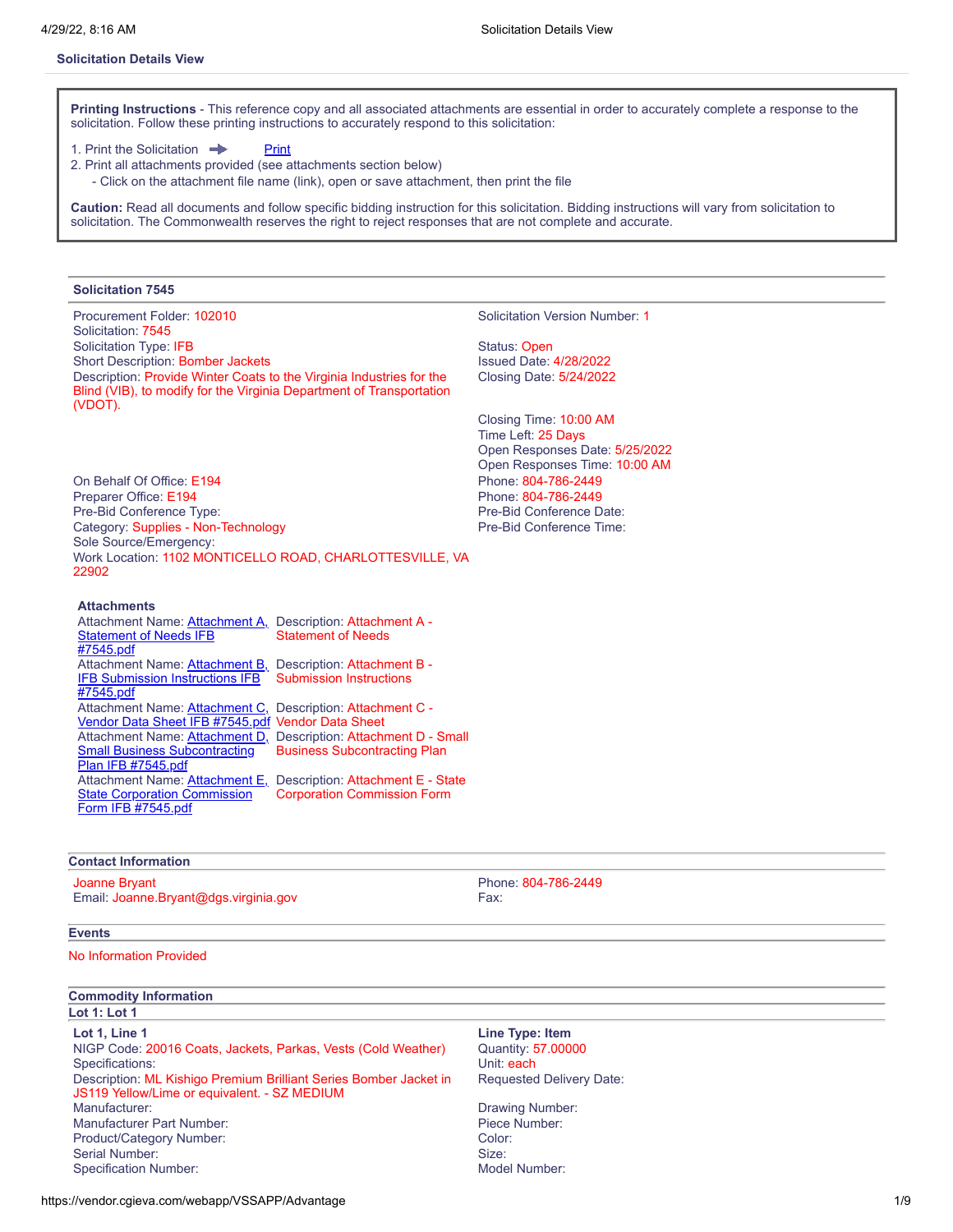**Ship To** eVA-Shipping Exception SEE COMMENTS eVA,VA 99999-9999 US Free on Board: Shipping Method: Shipping Instructions:

MSDS Required?: No Hazardous Materials: Handling Instructions: Packing Instructions: Detailed Instructions: Additional Instructions:

#### **Lot 1, Line 2 Line Type: Item**

NIGP Code: 20016 Coats, Jackets, Parkas, Vests (Cold Weather) Quantity: 256.00000 Specifications: **We are all that the set of the set of the set of the set of the set of the set of the set of the set of the set of the set of the set of the set of the set of the set of the set of the set of the set of th** 

Description: ML Kishigo Premium Brilliant Series Bomber Jacket in JS119 Yellow/Lime or equivalent. - SZ LARGE Manufacturer: **Drawing Number: Drawing Number: Drawing Number:** 

Manufacturer Part Number: **Piece Number:** Piece Number: Product/Category Number: Color: Color: Serial Number: Size: Size: Size: Size: Size: Size: Size: Size: Size: Size: Size: Size: Size: Size: Size: Size: Size: Size: Size: Size: Size: Size: Size: Size: Size: Size: Size: Size: Size: Size: Size: Size: Size: Size: Siz Specification Number: Model Number: Model Number:

#### **Ship To**

eVA-Shipping Exception SEE COMMENTS eVA,VA 99999-9999 US Free on Board: Shipping Method:

Shipping Instructions: MSDS Required?: No Hazardous Materials:

Handling Instructions: Packing Instructions: Detailed Instructions: Additional Instructions:

4/29/22, 8:16 AM Solicitation Details View

Warranty: **Bill To** eVA-Billing Exception Same as Ship To Address eVA,VA 99999-9999 US Billing Instructions:

Requested Delivery Date:

Warranty: **Bill To** eVA-Billing Exception Same as Ship To Address eVA,VA 99999-9999 US Billing Instructions:

NIGP Code: 20016 Coats, Jackets, Parkas, Vests (Cold Weather) Quantity: 461.00000 Specifications: Unit: each Unit: each Unit: each Unit: each Unit: each Unit: each Unit: each Unit: each Unit: each Unit: each Unit: each Unit: each Unit: each Unit: each Unit: each Unit: each Unit: each Unit: each Unit: ea Description: ML Kishigo Premium Brilliant Series Bomber Jacket in JS119 Yellow/Lime or equivalent. - SZ XLARGE Manufacturer: **Drawing Number: Contracturer: Drawing Number: Drawing Number: Drawing Number:** Manufacturer Part Number: Piece Number: Product/Category Number: Color: Color: Serial Number: Size: Specification Number: Note and Specification Number: Note and Specification Number: Note and Specification Number:

#### **Ship To**

eVA-Shipping Exception SEE COMMENTS eVA,VA 99999-9999 US Free on Board: Shipping Method: Shipping Instructions:

MSDS Required?: No Hazardous Materials: Handling Instructions: Packing Instructions: Detailed Instructions: Additional Instructions:

**Lot 1, Line 3 Line Type: Item** Requested Delivery Date:

Warranty:

**Bill To** eVA-Billing Exception Same as Ship To Address eVA,VA 99999-9999 US Billing Instructions: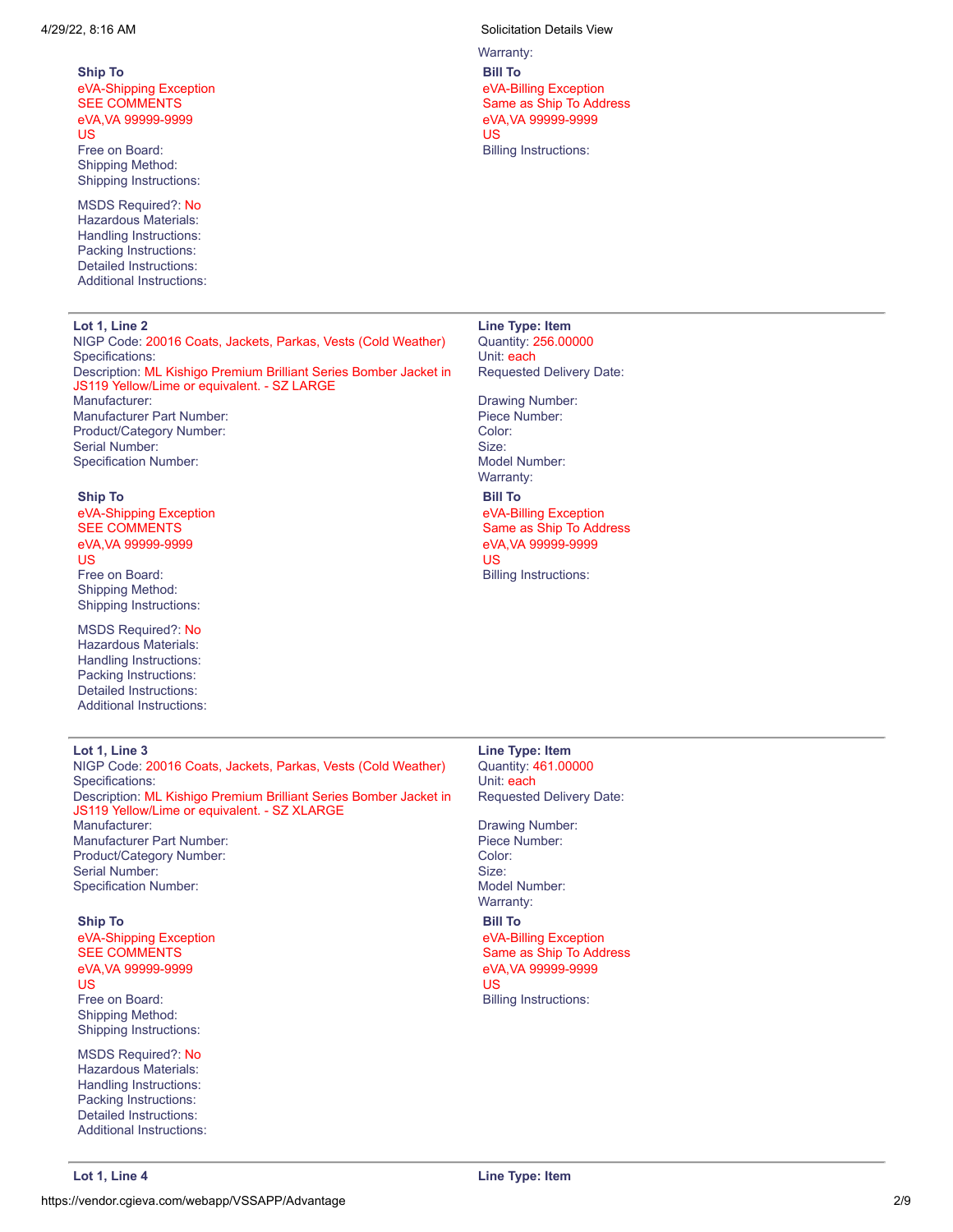NIGP Code: 20016 Coats, Jackets, Parkas, Vests (Cold Weather) Quantity: 569.00000 Specifications: Unit: each Description: ML Kishigo Premium Brilliant Series Bomber Jacket in JS119 Yellow/Lime or equivalent. - SZ 2X LARGE Manufacturer: **Drawing Number: Drawing Number: Drawing Number: Drawing Number:** Manufacturer Part Number: Piece Number: Product/Category Number: Color: Color: Serial Number: Size: Size: Size: Size: Size: Size: Size: Size: Size: Size: Size: Size: Size: Size: Size: Size: Size: Size: Size: Size: Size: Size: Size: Size: Size: Size: Size: Size: Size: Size: Size: Size: Size: Size: Siz Specification Number:  $\blacksquare$  Model Number: Model Number: Warranty:

# **Ship To**

eVA-Shipping Exception SEE COMMENTS eVA,VA 99999-9999 US Free on Board: Shipping Method: Shipping Instructions:

MSDS Required?: No Hazardous Materials: Handling Instructions: Packing Instructions: Detailed Instructions: Additional Instructions:

NIGP Code: 20016 Coats, Jackets, Parkas, Vests (Cold Weather) Quantity: 328.00000 Specifications: Unit: each Unit: each Unit: each Unit: each Unit: each Unit: each Unit: each Unit: each Unit: each Unit: each Unit: each Unit: each Unit: each Unit: each Unit: each Unit: each Unit: each Unit: each Unit: ea Description: ML Kishigo Premium Brilliant Series Bomber Jacket in JS119 Yellow/Lime or equivalent. - SZ 3X LARGE Manufacturer: **Drawing Number: Drawing Number: Drawing Number: Drawing Number:** Manufacturer Part Number: Piece Number:

Product/Category Number: Color: Color: Serial Number: Size: Size: Size: Size: Size: Size: Size: Size: Size: Size: Size: Size: Size: Size: Size: Size: Size: Size: Size: Size: Size: Size: Size: Size: Size: Size: Size: Size: Size: Size: Size: Size: Size: Size: Siz Specification Number:  $\blacksquare$  Model Number: Model Number: Warranty:

#### **Ship To**

eVA-Shipping Exception SEE COMMENTS eVA,VA 99999-9999 US Free on Board:

Shipping Method: Shipping Instructions:

MSDS Required?: No Hazardous Materials: Handling Instructions: Packing Instructions: Detailed Instructions: Additional Instructions:

NIGP Code: 20016 Coats, Jackets, Parkas, Vests (Cold Weather) Quantity: 150.00000 Specifications: Unit: each properties of the state of the state of the state of the state of the state of the state of the state of the state of the state of the state of the state of the state of the state of the state of Description: ML Kishigo Premium Brilliant Series Bomber Jacket in JS119 Yellow/Lime or equivalent. - SZ 4X LARGE Manufacturer: **Drawing Number: Contracturer: Drawing Number: Drawing Number: Drawing Number:** Manufacturer Part Number: entitled and the state of the Piece Number:<br>Product/Category Number: entitled and the Solor: entitled and the Color: Product/Category Number: Serial Number: Size: Size: Size: Size: Size: Size: Size: Size: Size: Size: Size: Size: Size: Size: Size: Size: Size: Size: Size: Size: Size: Size: Size: Size: Size: Size: Size: Size: Size: Size: Size: Size: Size: Size: Siz

#### **Ship To**

eVA-Shipping Exception SEE COMMENTS eVA,VA 99999-9999 US Free on Board: Shipping Method: Shipping Instructions:

#### 4/29/22, 8:16 AM Solicitation Details View

Requested Delivery Date:

**Bill To** eVA-Billing Exception Same as Ship To Address eVA,VA 99999-9999 US Billing Instructions:

**Lot 1, Line 5 Line Type: Item** Requested Delivery Date:

**Bill To** eVA-Billing Exception Same as Ship To Address eVA,VA 99999-9999 US Billing Instructions:

**Lot 1, Line 6 Line Type: Item** Requested Delivery Date:

Specification Number:  $\blacksquare$  Model Number: Model Number:  $\blacksquare$ 

**Bill To**

eVA-Billing Exception Same as Ship To Address eVA,VA 99999-9999 US Billing Instructions: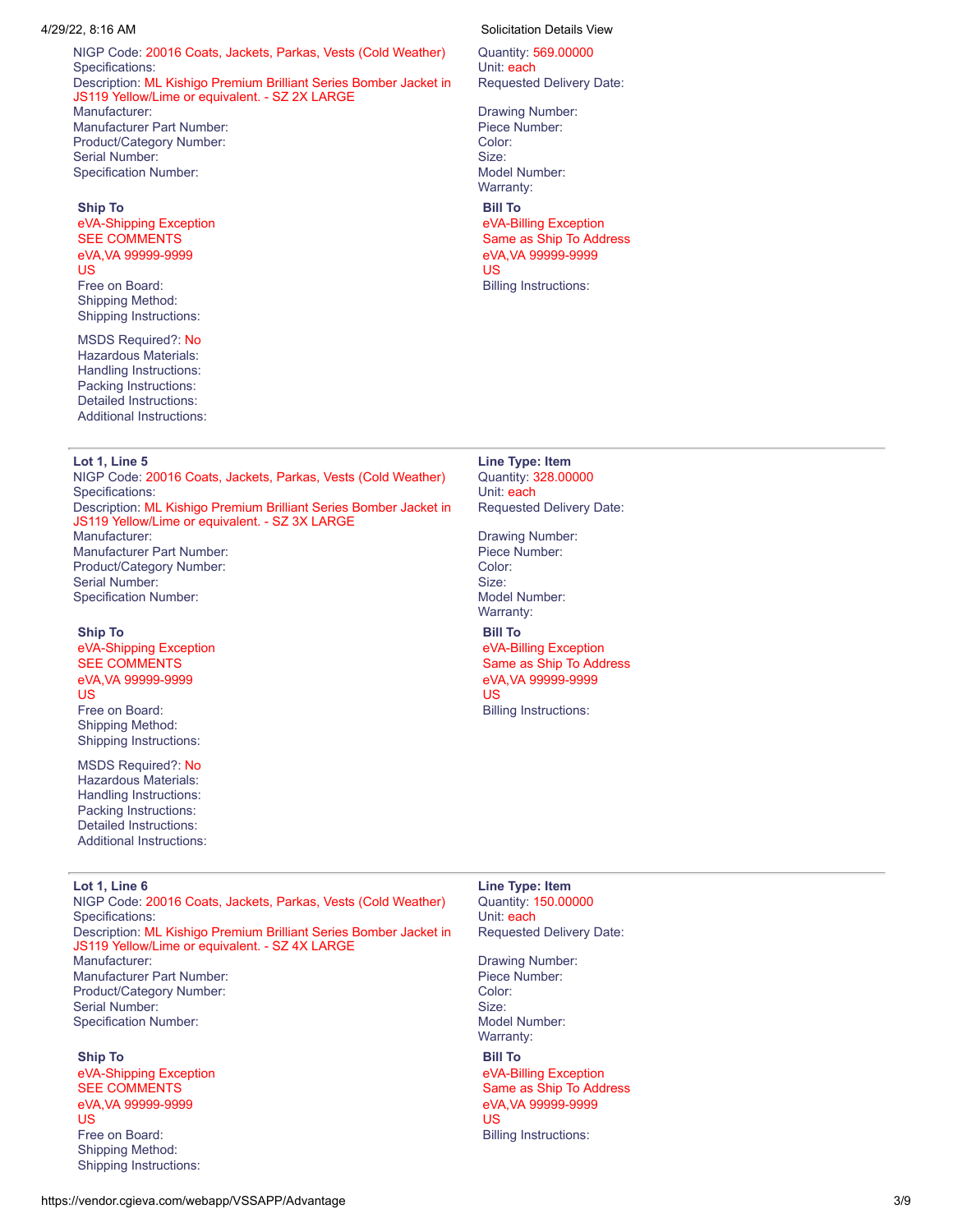MSDS Required?: No Hazardous Materials: Handling Instructions: Packing Instructions: Detailed Instructions: Additional Instructions:

# **Lot 1, Line 7 Line Type: Item**

NIGP Code: 20016 Coats, Jackets, Parkas, Vests (Cold Weather) Quantity: 94.00000 Specifications: **Unit: each** Description: ML Kishigo Premium Brilliant Series Bomber Jacket in JS119 Yellow/Lime or equivalent. - SZ 5X LARGE Manufacturer Part Number: Piece Number: Product/Category Number: Color: Color: Color: Color: Color: Color: Color: Color: Color: Color: Color: Color: Color: Color: Color: Color: Color: Color: Color: Color: Color: Color: Color: Color: Color: Color: Color: Color: C Serial Number: Size: Size: Size: Size: Size: Size: Size: Size: Size: Size: Size: Size: Size: Size: Size: Size: Size: Size: Size: Size: Size: Size: Size: Size: Size: Size: Size: Size: Size: Size: Size: Size: Size: Size: Siz Specification Number:

#### **Ship To**

eVA-Shipping Exception SEE COMMENTS eVA,VA 99999-9999 US Free on Board: Shipping Method: Shipping Instructions:

MSDS Required?: No Hazardous Materials: Handling Instructions: Packing Instructions: Detailed Instructions: Additional Instructions:

#### **Lot 1, Line 8 Line Type: Item**

NIGP Code: 20016 Coats, Jackets, Parkas, Vests (Cold Weather) Quantity: 52.00000 Specifications: Unit: each Unit: each Unit: each Unit: each Unit: each Unit: each Unit: each Unit: each Unit: each Unit: each Unit: each Unit: each Unit: each Unit: each Unit: each Unit: each Unit: each Unit: each Unit: ea Description: ML Kishigo Premium Brilliant Series Bomber Jacket in JS119 Yellow/Lime or equivalent. - SZ 6X LARGE Manufacturer: Drawing Number: Manufacturer Part Number: Product/Category Number: Color: Color: Serial Number: Size: Size: Size: Size: Size: Size: Size: Size: Size: Size: Size: Size: Size: Size: Size: Size: Size: Size: Size: Size: Size: Size: Size: Size: Size: Size: Size: Size: Size: Size: Size: Size: Size: Size: Siz Specification Number: Model Number: Model Number:

#### **Ship To**

eVA-Shipping Exception SEE COMMENTS eVA,VA 99999-9999 US Free on Board: Shipping Method: Shipping Instructions:

MSDS Required?: No Hazardous Materials: Handling Instructions: Packing Instructions: Detailed Instructions: Additional Instructions:

### **Lot 1, Line 9 Line Type: Item**

NIGP Code: 20016 Coats, Jackets, Parkas, Vests (Cold Weather) Quantity: 9.00000 Specifications: **We are all that the exception of the exception of the exception of the exception of the exception of the exception of the exception of the exception of the exception of the exception of the exception of th** Description: ML Kishigo Premium Brilliant Series Bomber Jacket in JS119 Yellow/Lime or equivalent. - SZ 7X LARGE Manufacturer: **Drawing Number: Drawing Number: Drawing Number: Drawing Number:** Manufacturer Part Number: **Piece Number:** Piece Number: Product/Category Number: Color: Color: Serial Number: Size: Size: Size: Size: Size: Size: Size: Size: Size: Size: Size: Size: Size: Size: Size: Size: Size: Size: Size: Size: Size: Size: Size: Size: Size: Size: Size: Size: Size: Size: Size: Size: Size: Size: Siz Specification Number: Note and Specification Number: Note and Specification Number:

4/29/22, 8:16 AM Solicitation Details View

# Requested Delivery Date:

Drawing Number: Warranty: **Bill To** eVA-Billing Exception Same as Ship To Address eVA,VA 99999-9999 US Billing Instructions:

Requested Delivery Date:

Warranty: **Bill To** eVA-Billing Exception Same as Ship To Address eVA,VA 99999-9999

US Billing Instructions:

Requested Delivery Date:

Warranty: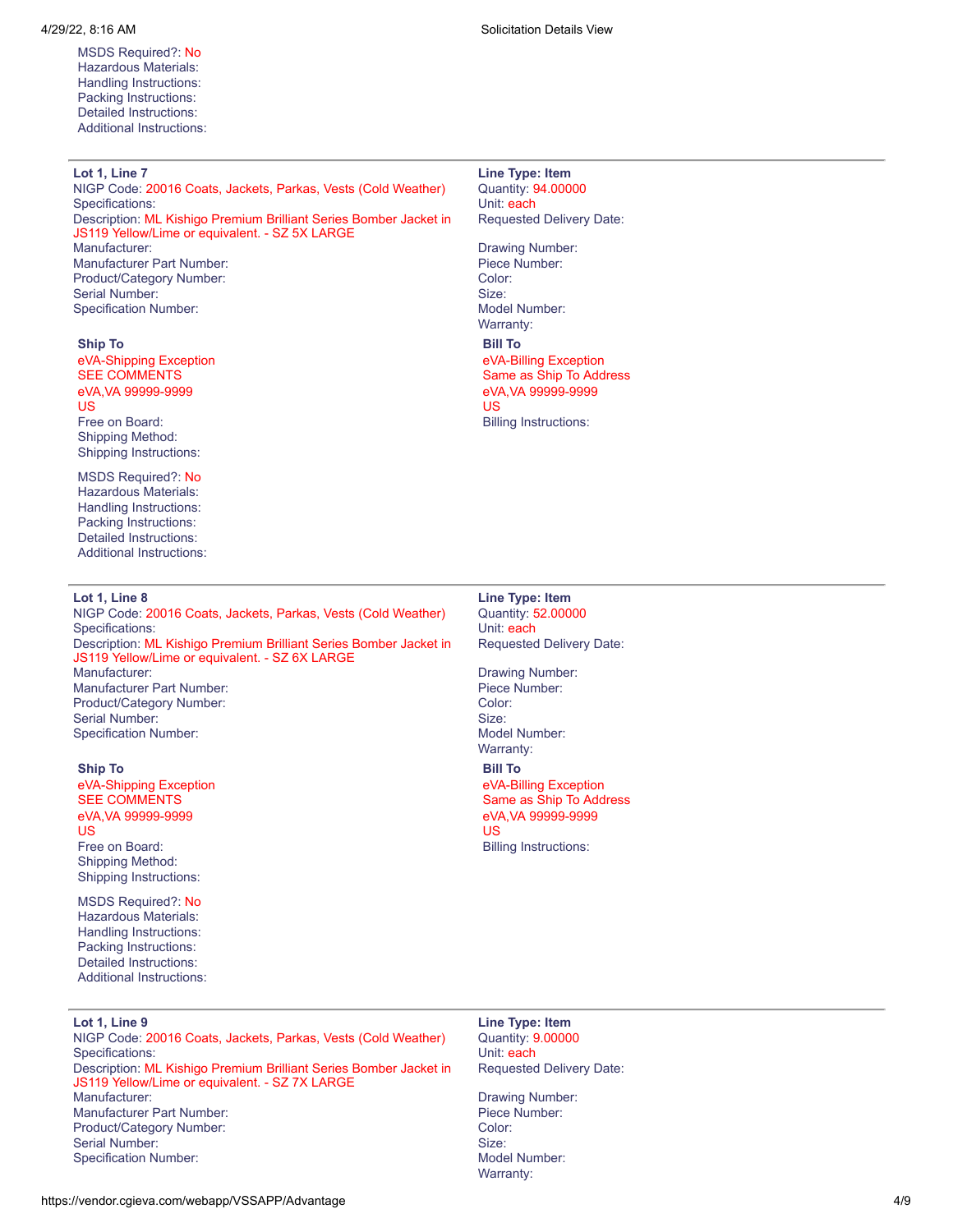**Ship To** eVA-Shipping Exception SEE COMMENTS eVA,VA 99999-9999 US Free on Board: Shipping Method: Shipping Instructions:

MSDS Required?: No Hazardous Materials: Handling Instructions: Packing Instructions: Detailed Instructions: Additional Instructions:

# **Evaluation Criteria**

#### No Information Provided

### **Reminders**

Reminder: Did you complete the Vendor Data Sheet? This is a mandatory reminder. If you do not answer "Yes", your entire response may be disqualified.

Reminder: Did you complete the Subcontractor Plan in eVA? This is a mandatory reminder. If you do not answer "Yes", your entire response may be disqualified.

Reminder: If you are certified by the DSBSD as a micro/small business, enter your certification and certification #. This is a mandatory reminder. If you do not answer "Yes", your entire response may be disqualified.

Reminder: Did you acknowledge the Addenda, if applicable? This is a mandatory reminder. If you do not answer "Yes", your entire response may be disqualified.

Reminder: Did you attach the Addenda to your response, if applicable? This is a mandatory reminder. If you do not answer "Yes", your entire response may be disqualified.

Reminder: Need help with eVA? Contact eVA Customer Care at 1-866-289-7367.

Reminder: Guides for how to respond to solicitations can be found at https://eva.virginia.gov/eva-vendor-training.html.

Reminder: Did you provide the sample as required in the solicitation? This is a mandatory reminder. If you do not answer "Yes", your entire response may be disqualified.

Reminder: Did you complete Special T & C H Delivery? This is a mandatory reminder. If you do not answer "Yes", your entire response may be disqualified.

#### **Terms And Conditions**

#### **Section GEN**

## **NOTE**

This public body does not discriminate against faith-based organizations in accordance with the Code of Virginia, § 2.2-4343.1 or against a bidder because of race, religion, color, sex, national origin, age, disability, sexual orientation, gender identity, political affiliation, or veteran status or any other basis prohibited by state law relating to discrimination in employment. Faith-based organizations may request that the issuing agency not include subparagraph 1.f in General Terms and Condition C. Such a request shall be in writing and explain why an exception should be made in that invitation for bid.

#### **VENDORS MANUAL**

This solicitation is subject to the provisions of the Commonwealth of Virginia Vendors Manual and any changes or revisions thereto, which are hereby incorporated into this contract in their entirety. The process for filing a complaint about this solicitation is in section 7.13 of the Vendors Manual. (Note section 7.13 does not apply to protests of awards or formal contractual claims.) The procedure for filing contractual claims is in section 7.19 of the Vendors Manual. A copy of the manual is normally available for review at the purchasing office and is accessible on the Internet at www.eva.virginia.gov under "I Sell To Virginia".

#### **APPLICABLE LAWS AND COURTS**

This solicitation and any resulting contract shall be governed in all respects by the laws of the Commonwealth of Virginia, without regard to its choice of law provisions, and any litigation with respect thereto shall be brought in the circuit courts of the Commonwealth. The agency and the contractor are encouraged to resolve any issues in controversy arising from the award of the contract or any contractual dispute using Alternative Dispute Resolution (ADR) procedures (Code of Virginia, § 2.2-4366). ADR procedures are described in Chapter 9 of the Vendors Manual. The contractor shall comply with all applicable federal, state and local laws, rules and regulations.

#### **ANTI-DISCRIMINATION**

By submitting their bids, bidders certify to the Commonwealth that they will conform to the provisions of the Federal Civil Rights Act of 1964, as amended, as well as the Virginia Fair Employment Contracting Act of 1975, as amended, where applicable, the Virginians With Disabilities Act, the Americans With Disabilities Act and § 2.2-4311 of the Virginia Public Procurement Act (VPPA). If the award is made to a faith-based organization, the organization shall not discriminate against any recipient of goods, services, or disbursements made pursuant to the contract on the basis of the recipient's religion, religious belief, refusal to participate in a religious practice, or on the basis of race, age, color, gender sexual orientation, gender identity, or national origin and shall be subject to the same rules as other organizations that contract with public

4/29/22, 8:16 AM Solicitation Details View

**Bill To** eVA-Billing Exception Same as Ship To Address eVA,VA 99999-9999 US Billing Instructions: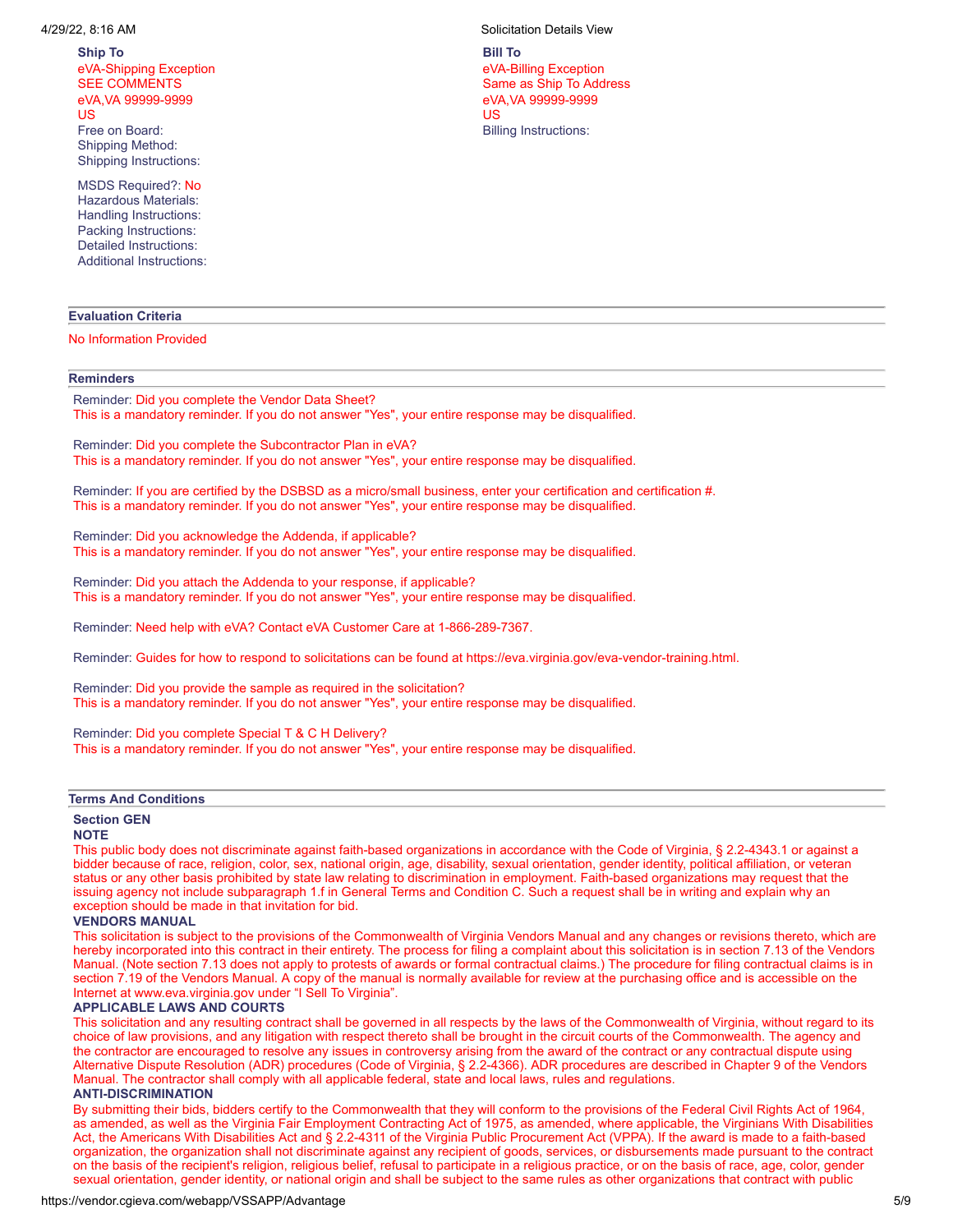#### 4/29/22, 8:16 AM Solicitation Details View

bodies to account for the use of the funds provided; however, if the faith-based organization segregates public funds into separate accounts, only the accounts and programs funded with public funds shall be subject to audit by the public body. (Code of Virginia, § 2.2-4343.1E). In every contract over \$10,000 the provisions in 1. and 2. below apply: 1. During the performance of this contract, the contractor agrees as follows: a. The contractor will not discriminate against any employee or applicant for employment because of race, religion, color, sex, sexual orientation, gender identity, national origin, age, disability, or any other basis prohibited by state law relating to discrimination in employment, except where there is a bona fide occupational qualification reasonably necessary to the normal operation of the contractor. The contractor agrees to post in conspicuous places, available to employees and applicants for employment, notices setting forth the provisions of this nondiscrimination clause. b. The contractor, in all solicitations or advertisements for employees placed by or on behalf of the contractor, will state that such contractor is an equal opportunity employer. c. Notices, advertisements and solicitations placed in accordance with federal law, rule or regulation shall be deemed sufficient for the purpose of meeting the requirements of this section. d. If the contractor employs more than five employees, the contractor shall (i) provide annual training on the contractor's sexual harassment policy to all supervisors and employees providing services in the Commonwealth, except such supervisors or employees that are required to complete sexual harassment training provided by the Department of Human Resource Management, and (ii) post the contractor's sexual harassment policy in (a) a conspicuous public place in each building located in the Commonwealth that the contractor owns or leases for business purposes and (b) the contractor's employee handbook. e. The requirements of these provisions 1. and 2. are a material part of the contract. If the Contractor violates one of these provisions, the Commonwealth may terminate the affected part of this contract for breach, or at its option, the whole contract. Violation of one of these provisions may also result in debarment from State contracting regardless of whether the specific contract is terminated. f. In accordance with Executive Order 61 (2017), a prohibition on discrimination by the contractor, in its employment practices, subcontracting practices, and delivery of goods or services, on the basis of race, sex, color, national origin, religion, sexual orientation, gender identity, age, political affiliation, disability, or veteran status, is hereby incorporated in this contract. 2. The contractor will include the provisions of 1. above in every subcontract or purchase order over \$10,000, so that the provisions will be binding upon each subcontractor or vendor.

#### **ETHICS IN PUBLIC CONTRACTING**

By submitting their bids, bidders certify that their bids are made without collusion or fraud and that they have not offered or received any kickbacks or inducements from any other bidder, supplier, manufacturer or subcontractor in connection with their bid, and that they have not conferred on any public employee having official responsibility for this procurement transaction any payment, loan, subscription, advance, deposit of money, services or anything of more than nominal value, present or promised, unless consideration of substantially equal or greater value was exchanged.

#### **IMMIGRATION REFORM**

Applicable for all contracts over \$10,000: By entering into a written contract with the Commonwealth of Virginia, the Contractor certifies that the Contractor does not, and shall not during the performance of the contract for goods and services in the Commonwealth, knowingly employ an unauthorized alien as defined in the federal Immigration Reform and Control Act of 1986.

#### **DEBARMENT STATUS**

By participating in this procurement, the vendor certifies that they are not currently debarred by the Commonwealth of Virginia from submitting a response for the type of goods and/or services covered by this solicitation. Vendor further certifies that they are not debarred from filling any order or accepting any resulting order, or that they are an agent of any person or entity that is currently debarred by the Commonwealth of Virginia. If a vendor is created or used for the purpose of circumventing a debarment decision against another vendor, the non-debarred vendor will be debarred for the same time period as the debarred vendor.

#### **ANTITRUST**

By entering into a contract, the contractor conveys, sells, assigns, and transfers to the Commonwealth of Virginia all rights, title and interest in and to all causes of action it may now have or hereafter acquire under the antitrust laws of the United States and the Commonwealth of Virginia, relating to the particular goods or services purchased or acquired by the Commonwealth of Virginia under said contract.

#### **MANDATORY USE OF STATE FORM**

Failure to submit a bid on the official state form provided for that purpose shall be a cause for rejection of the bid. Modification of or additions to any portion of the Invitation for Bids may be cause for rejection of the bid; however, the Commonwealth reserves the right to decide, on a case by case basis, in its sole discretion, whether to reject such a bid as nonresponsive. As a precondition to its acceptance, the Commonwealth may, in its sole discretion, request that the bidder withdraw or modify nonresponsive portions of a bid which do not affect quality, quantity, price, or delivery. No modification of or addition to the provisions of the contract shall be effective unless reduced to writing and signed by the parties.

#### **CLARIFICATION OF TERMS**

If any prospective bidder has questions about the specifications or other solicitation documents, the prospective bidder should contact the buyer whose name appears on the face of the solicitation no later than five working days before the due date. Any revisions to the solicitation will be made only by addendum issued by the buyer.

#### **PAYMENT**

1. To Prime Contractor: a. Invoices for items ordered, delivered and accepted shall be submitted by the contractor directly to the payment address shown on the purchase order/contract. All invoices shall show the state contract number and/or purchase order number; social security number (for individual contractors) or the federal employer identification number (for proprietorships, partnerships, and corporations). b. Any payment terms requiring payment in less than 30 days will be regarded as requiring payment 30 days after invoice or delivery, whichever occurs last. This shall not affect offers of discounts for payment in less than 30 days, however. c. All goods or services provided under this contract or purchase order, that are to be paid for with public funds, shall be billed by the contractor at the contract price, regardless of which public agency is being billed. d. The following shall be deemed to be the date of payment: the date of postmark in all cases where payment is made by mail, or when offset proceedings have been instituted as authorized under the Virginia Debt Collection Act. e. Unreasonable Charges. Under certain emergency procurements and for most time and material purchases, final job costs cannot be accurately determined at the time orders are placed. In such cases, contractors should be put on notice that final payment in full is contingent on a determination of reasonableness with respect to all invoiced charges. Charges which appear to be unreasonable will be resolved in accordance with Code of Virginia, § 2.2-4363 and -4364. Upon determining that invoiced charges are not reasonable, the Commonwealth shall notify the contractor of defects or improprieties in invoices within fifteen (15) days as required in Code of Virginia, § 2.2-4351.,. The provisions of this section do not relieve an agency of its prompt payment obligations with respect to those charges which are not in dispute (Code of Virginia, § 2.2-4363). 2. To Subcontractors: a. Within seven (7) days of the contractor's receipt of payment from the Commonwealth, a contractor awarded a contract under this solicitation is hereby obligated: (1) To pay the subcontractor(s) for the proportionate share of the payment received for work performed by the subcontractor(s) under the contract; or (2) To notify the agency and the subcontractor(s), in writing, of the contractor's intention to withhold payment and the reason. b. The contractor is obligated to pay the subcontractor(s) interest at the rate of one percent per month (unless otherwise provided under the terms of the contract) on all amounts owed by the contractor that remain unpaid seven (7) days following receipt of payment from the Commonwealth, except for amounts withheld as stated in (2) above. The date of mailing of any payment by U. S. Mail is deemed to be payment to the addressee. These provisions apply to each sub-tier contractor performing under the primary contract. A contractor's obligation to pay an interest charge to a subcontractor may not be construed to be an obligation of the Commonwealth. 3. Each prime contractor who wins an award in which provision of a SWaM procurement plan is a condition to the award, shall deliver to the contracting agency or institution, on or before request for final payment, evidence and certification of compliance (subject only to insubstantial shortfalls and to shortfalls arising from subcontractor default) with the SWaM procurement plan. Final payment under the contract in question may be withheld until such certification is delivered and, if necessary, confirmed by the agency or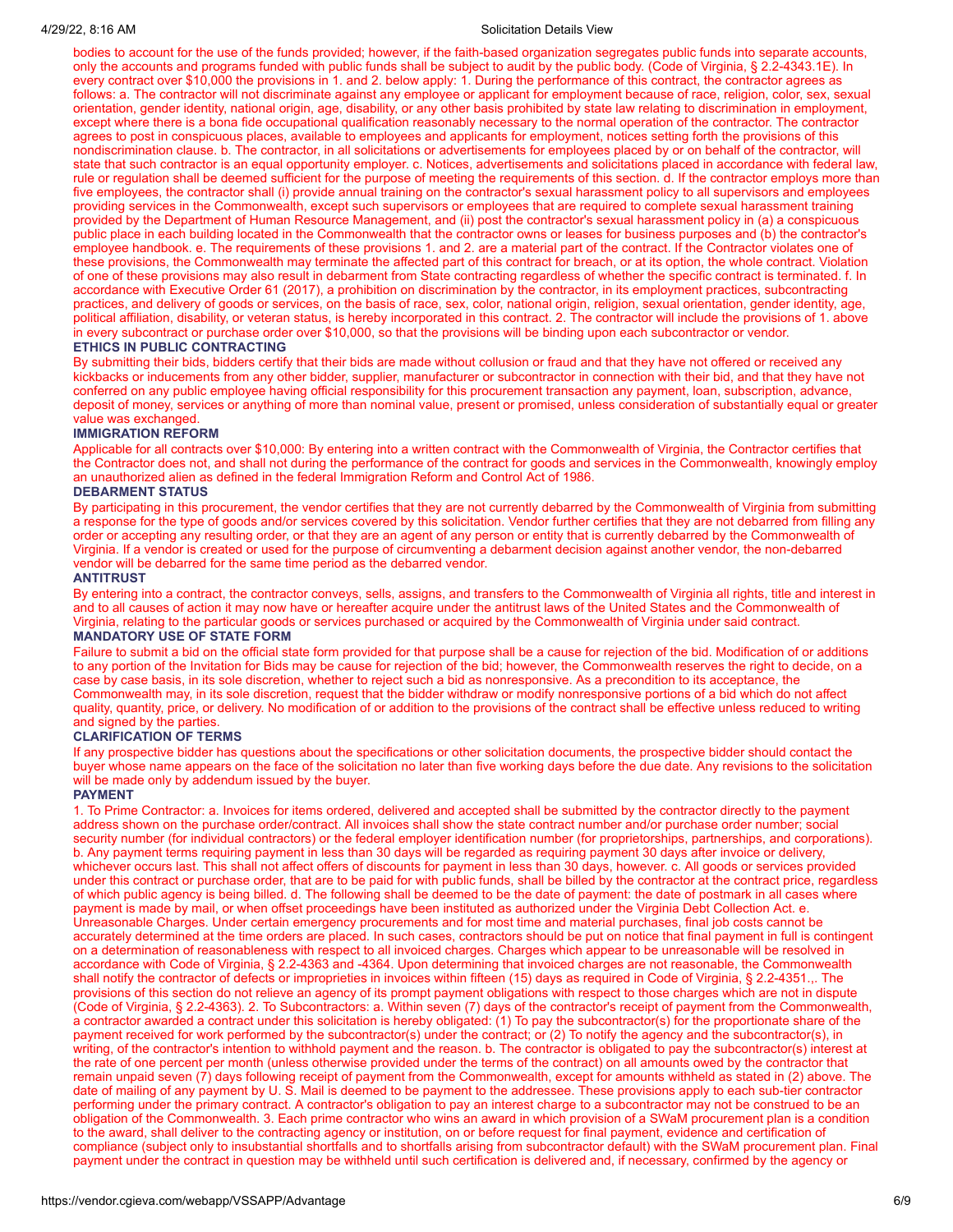institution, or other appropriate penalties may be assessed in lieu of withholding such payment. 4. The Commonwealth of Virginia encourages contractors and subcontractors to accept electronic and credit card payments.

# **PRECEDENCE OF TERMS**

The following General Terms and Conditions VENDORS MANUAL, APPLICABLE LAWS AND COURTS, ANTI-DISCRIMINATION, ETHICS IN PUBLIC CONTRACTING, IMMIGRATION REFORM AND CONTROL ACT OF 1986, DEBARMENT STATUS, ANTITRUST, MANDATORY USE OF STATE FORM AND TERMS AND CONDITIONS, CLARIFICATION OF TERMS, PAYMENT shall apply in all instances. In the event there is a conflict between any of the other General Terms and Conditions and any Special Terms and Conditions in this solicitation, the Special Terms and Conditions shall apply.

## **QUALIFICATIONS OF BIDDERS**

The Commonwealth may make such reasonable investigations as deemed proper and necessary to determine the ability of the bidder to perform the services/furnish the goods and the bidder shall furnish to the Commonwealth all such information and data for this purpose as may be requested. The Commonwealth reserves the right to inspect bidder's physical facilities prior to award to satisfy questions regarding the bidder's capabilities. The Commonwealth further reserves the right to reject any bid if the evidence submitted by, or investigations of, such bidder fails to satisfy the Commonwealth that such bidder is properly qualified to carry out the obligations of the contract and to provide the services and/or furnish the goods contemplated therein.

# **TESTING AND INSPECTION**

The Commonwealth reserves the right to conduct any test/inspection it may deem advisable to assure goods and services conform to the specifications.

#### **ASSIGNMENT OF CONTRACT**

A contract shall not be assignable by the contractor in whole or in part without the written consent of the Commonwealth.

## **CHANGES TO THE CONTRACT**

Changes can be made to the contract in any of the following ways: 1. The parties may agree in writing to modify the terms, conditions, or scope of the contract. Any additional goods or services to be provided shall be of a sort that is ancillary to the contract goods or services, or within the same broad product or service categories as were included in the contract award. Any increase or decrease in the price of the contract resulting from such modification shall be agreed to by the parties as a part of their written agreement to modify the scope of the contract. 2. The Purchasing Agency may order changes within the general scope of the contract at any time by written notice to the contractor. Changes within the scope of the contract include, but are not limited to, things such as services to be performed, the method of packing or shipment, and the place of delivery or installation. The contractor shall comply with the notice upon receipt, unless the contractor intends to claim an adjustment to compensation, schedule, or other contractual impact that would be caused by complying with such notice, in which case the contractor shall, in writing, promptly notify the Purchasing Agency of the adjustment to be sought, and before proceeding to comply with the notice, shall await the Purchasing Agency's written decision affirming, modifying, or revoking the prior written notice. If the Purchasing Agency decides to issue a notice that requires an adjustment to compensation, the contractor shall be compensated for any additional costs incurred as the result of such order and shall give the Purchasing Agency a credit for any savings. Said compensation shall be determined by one of the following methods: a. By mutual agreement between the parties in writing; or b. By agreeing upon a unit price or using a unit price set forth in the contract, if the work to be done can be expressed in units, and the contractor accounts for the number of units of work performed, subject to the Purchasing Agency's right to audit the contractor's records and/or to determine the correct number of units independently; or c. By ordering the contractor to proceed with the work and keep a record of all costs incurred and savings realized. A markup for overhead and profit may be allowed if provided by the contract. The same markup shall be used for determining a decrease in price as the result of savings realized. The contractor shall present the Purchasing Agency with all vouchers and records of expenses incurred and savings realized. The Purchasing Agency shall have the right to audit the records of the contractor as it deems necessary to determine costs or savings. Any claim for an adjustment in price under this provision must be asserted by written notice to the Purchasing Agency within thirty (30) days from the date of receipt of the written order from the Purchasing Agency. If the parties fail to agree on an amount of adjustment, the question of an increase or decrease in the contract price or time for performance shall be resolved in accordance with the procedures for resolving disputes provided by the Disputes Clause of this contract or, if there is none, in accordance with the disputes provisions of the Commonwealth of Virginia Vendors Manual. Neither the existence of a claim nor a dispute resolution process, litigation or any other provision of this contract shall excuse the contractor from promptly complying with the changes ordered by the Purchasing Agency or with the performance of the contract generally.

#### **DEFAULT**

In case of failure to deliver goods or services in accordance with the contract terms and conditions, the Commonwealth, after due oral or written notice, may procure them from other sources and hold the contractor responsible for any resulting additional purchase and administrative costs. This remedy shall be in addition to any other remedies which the Commonwealth may have.

#### **TAXES**

Sales to the Commonwealth of Virginia are normally exempt from State sales tax. State sales and use tax certificates of exemption, Form ST-12, will be issued upon request. Deliveries against this contract shall usually be free of Federal excise and transportation taxes. The Commonwealth's excise tax exemption registration number is 54-73-0076K. If sales or deliveries against the contract are not exempt, the contractor shall be responsible for the payment of such taxes unless the tax law specifically imposes the tax upon the buying entity and prohibits the contractor from offering a tax-included price.

#### **USE OF BRAND NAMES**

Unless otherwise provided in this solicitation, the name of a certain brand, make or manufacturer does not restrict bidders to the specific brand, make or manufacturer named, but conveys the general style, type, character, and quality of the article desired. Any article which the public body, in its sole discretion, determines to be the equivalent of that specified, considering quality, workmanship, economy of operation, and suitability for the purpose intended, shall be accepted. The bidder is responsible to clearly and specifically identify the product being offered and to provide sufficient descriptive literature, catalog cuts and technical detail to enable the Commonwealth to determine if the product offered meets the requirements of the solicitation. This is required even if offering the exact brand, make or manufacturer specified. Normally in competitive sealed bidding only the information furnished with the bid will be considered in the evaluation. Failure to furnish adequate data for evaluation purposes may result in declaring a bid nonresponsive. Unless the bidder clearly indicates in its bid that the product offered is an equivalent product, such bid will be considered to offer the brand name product referenced in the solicitation.

# **TRANSPORTATION AND PACKAGING**

By submitting their bids, all bidders certify and warrant that the price offered for FOB destination includes only the actual freight rate costs at the lowest and best rate and is based upon the actual weight of the goods to be shipped. Except as otherwise specified herein, standard commercial packaging, packing and shipping containers shall be used. All shipping containers shall be legibly marked or labeled on the outside with purchase order number, commodity description, and quantity.

#### **INSURANCE**

By signing and submitting a bid under this solicitation, the bidder certifies that if awarded the contract, it will have the following insurance coverage at the time the contract is awarded. For construction contracts, if any subcontractors are involved, the subcontractor will have workers' compensation insurance in accordance with §§ 2.2-4332 and 65.2-800 et seq. of the Code of Virginia. The bidder further certifies that the contractor and any subcontractors will maintain these insurance coverages during the entire term of the contract and that all coverage will be provided by companies authorized to sell insurance in Virginia by the Virginia State Corporation Commission. MINIMUM INSURANCE COVERAGES AND LIMITS: 1. Workers' Compensation - Statutory requirements and benefits. Coverage is compulsory for employers of three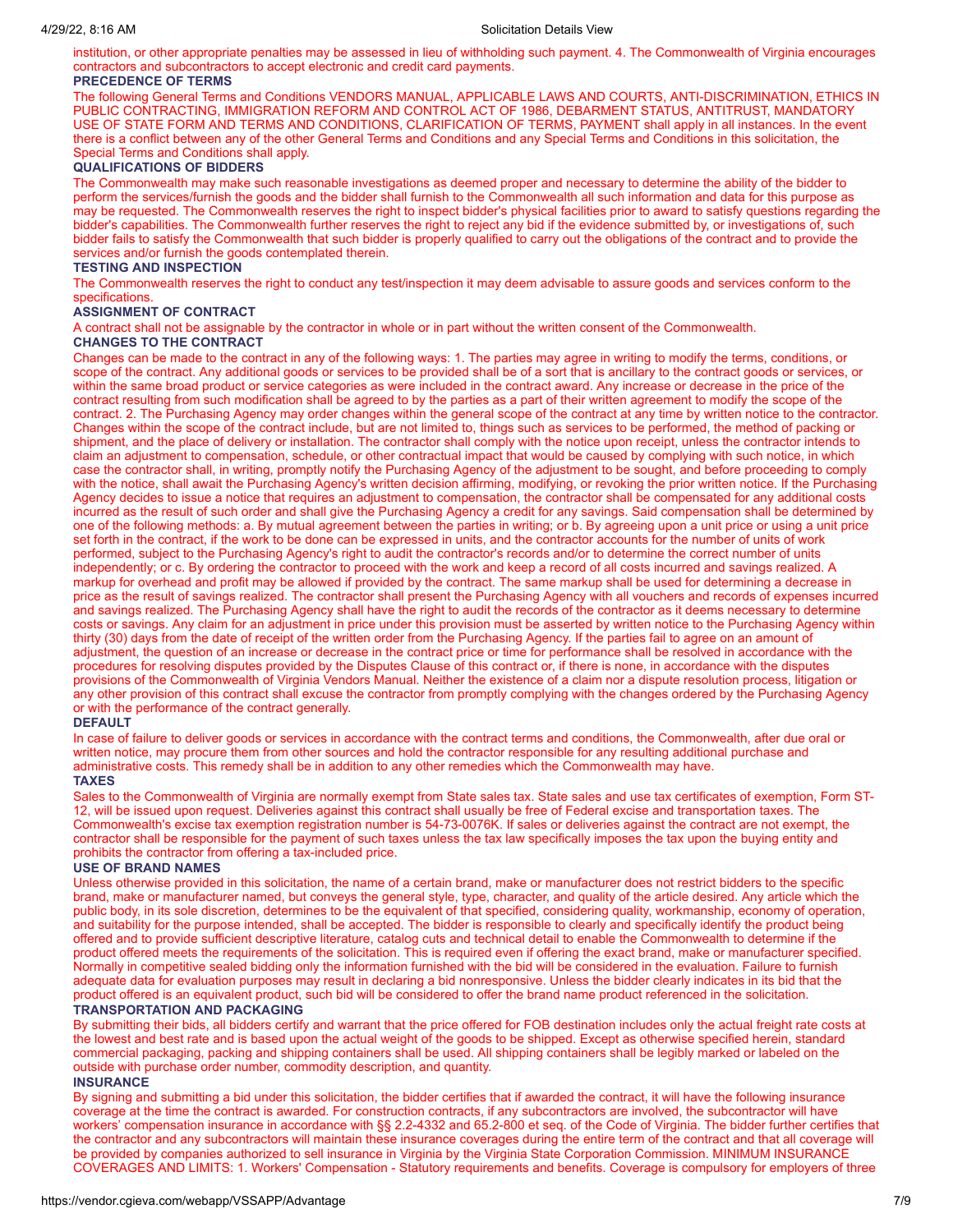#### 4/29/22, 8:16 AM Solicitation Details View

or more employees, to include the employer. Contractors who fail to notify the Commonwealth of increases in the number of employees that change their workers' compensation requirements under the Code of Virginia during the course of the contract shall be in noncompliance with the contract. 2. Employer's Liability - \$100,000. 3. Commercial General Liability - \$1,000,000 per occurrence and \$2,000,000 in the aggregate. Commercial General Liability is to include bodily injury and property damage, personal injury and advertising injury, products and completed operations coverage. The Commonwealth of Virginia shall be added as an additional insured to the policy by an endorsement. 4. Automobile Liability - \$1,000,000 combined single limit. (Required only if a motor vehicle not owned by the Commonwealth is to be used in the contract. Contractor must assure that the required coverage is maintained by the Contractor (or third party owner of such motor vehicle.) Profession/Service Limits Accounting \$1,000,000 per occurrence, \$3,000,000 aggregate Architecture \$2,000,000 per occurrence, \$6,000,000

aggregate Asbestos Design, Inspection or Abatement Contractors \$1,000,000 per occurrence, \$3,000,000 aggregate Health Care Practitioner (to include Dentists, Licensed Dental Hygienists, Optometrists, Registered or Licensed Practical Nurses, Pharmacists, Physicians, Podiatrists, Chiropractors, Physical Therapists, Physical Therapist Assistants, Clinical Psychologists, Clinical Social Workers, Professional Counselors, Hospitals, or Health Maintenance Organizations.) Code of Virginia § 8.01-581.15

https://law.lis.virginia.gov/vacode/title8.01/chapter21.1/section8.01-581.15/ Insurance/Risk Management \$1,000,000 per occurrence, \$3,000,000 aggregate Landscape/Architecture \$1,000,000 per occurrence, \$1,000,000 aggregate Legal \$1,000,000 per occurrence, \$5,000,000 aggregate Professional Engineer \$2,000,000 per occurrence, \$6,000,000 aggregate Surveying \$1,000,000 per occurrence, \$1,000,000 aggregate

#### **ANNOUNCEMENT OF AWARD**

Upon the award or the announcement of the decision to award a contract as a result of this solicitation, the purchasing agency will publicly post such notice in eVA (www.eva.virginia.gov) for a minimum of 10 days.

#### **DRUG-FREE WORKPLACE**

Applicable for all contracts over \$10,000: During the performance of this contract, the contractor agrees to (i) provide a drug-free workplace for the contractor's employees; (ii) post in conspicuous places, available to employees and applicants for employment, a statement notifying employees that the unlawful manufacture, sale, distribution, dispensation, possession, or use of a controlled substance or marijuana is prohibited in the contractor's workplace and specifying the actions that will be taken against employees for violations of such prohibition; (iii) state in all solicitations or advertisements for employees placed by or on behalf of the contractor that the contractor maintains a drug-free workplace; and (iv) include the provisions of the foregoing clauses in every subcontract or purchase order of over \$10,000, so that the provisions will be binding upon each subcontractor or vendor. For the purposes of this section, "drug-free workplace" means a site for the performance of work done in connection with a specific contract awarded to a contractor, the employees of whom are prohibited from engaging in the unlawful manufacture, sale, distribution, dispensation, possession or use of any controlled substance or marijuana during the performance of the contract.

#### **NONDISCRIMINATION**

A bidder or contractor shall not be discriminated against in the solicitation or award of this contract because of race, religion, color, sex, sexual orientation, gender identity, national origin, age, disability, faith-based organizational status, any other basis prohibited by state law relating to discrimination in employment or because the bidder employs ex-offenders unless the state agency, department or institution has made a written determination that employing ex-offenders on the specific contract is not in its best interest. If the award of this contract is made to a faith-based organization and an individual, who applies for or receives goods, services, or disbursements provided pursuant to this contract objects to the religious character of the faith-based organization from which the individual receives or would receive the goods, services, or disbursements, the public body shall offer the individual, within a reasonable period of time after the date of his objection, access to equivalent goods, services, or disbursements from an alternative provider.

#### **eVA VENDOR REGISTRATION**

The eVA Internet electronic procurement solution, web site portal www.eVA.virginia.gov, streamlines and automates government purchasing activities in the Commonwealth. The eVA portal is the gateway for vendors to conduct business with state agencies and public bodies. All vendors desiring to provide goods and/or services to the Commonwealth shall participate in the eVA Internet e-procurement solution by completing the free eVA Vendor Registration. All bidders must register in eVA and pay the Vendor Transaction Fees specified below; failure to register will result in the bid being rejected. Vendor transaction fees are determined by the date the original purchase order is issued and the current fees are as follows: a. For orders issued July 1, 2014, and after, the Vendor Transaction Fee is: (i) DSBSD-certified Small Businesses: 1%, capped at \$500 per order. (ii) Businesses that are not DSBSD-certified Small Businesses: 1%, capped at \$1,500 per order. b. Refer to Special Term and Condition "eVA Orders and Contracts" to identify the number of purchase orders that will be issued as a result of this solicitation with the eVA transaction fee specified above assessed for each order. For orders issued prior to July 1, 2014, the vendor transaction fees can be found at www.eVA.virginia.gov. The specified vendor transaction fee will be invoiced, by the Commonwealth of Virginia Department of General Services, typically within 60 days of the order issue date. Any adjustments (increases/decreases) will be handled through purchase order changes.

#### **AVAILABILITY OF FUNDS**

It is understood and agreed between the parties herein that the agency shall be bound hereunder only to the extent that the legislature has appropriated funds that are legally available or may hereafter become legally available for the purpose of this agreement.

# **SET-ASIDES AWARD PRIORITY**

This solicitation is set-aside for award priority to DSBSD-certified micro businesses or small businesses when designated as "Micro Business Set-Aside Award Priority" or "Small Business Set-Aside Award Priority" accordingly in the solicitation. DSBSD-certified micro businesses or small businesses also includes DSBSD-certified women-owned and minority-owned businesses when they have received the DSBSD small business certification. For purposes of award, bidders shall be deemed micro businesses or small businesses if and only if they are certified as such by DSBSD on the due date for receipt of bids.

#### **BID PRICE CURRENCY**

Unless stated otherwise in the solicitation, bidders shall state bid prices in US dollars.

#### **AUTHORIZATION TO CONDUCT BUS.**

A contractor organized as a stock or nonstock corporation, limited liability company, business trust, or limited partnership or registered as a registered limited liability partnership shall be authorized to transact business in the Commonwealth as a domestic or foreign business entity if so required by Title 13.1 or Title 50 of the Code of Virginia or as otherwise required by law. Any business entity described above that enters into a contract with a public body pursuant to the Virginia Public Procurement Act shall not allow its existence to lapse or its certificate of authority or registration to transact business in the Commonwealth, if so required under Title 13.1 or Title 50, to be revoked or cancelled at any time during the term of the contract. A public body may void any contract with a business entity if the business entity fails to remain in compliance with the provisions of this section.

#### **CIVILITY IN STATE WORKPLACES**

The contractor shall take all reasonable steps to ensure that no individual, while performing work on behalf of the contractor or any subcontractor in connection with this agreement (each, a "Contract Worker"), shall engage in 1) harassment (including sexual harassment), bullying, cyber-bullying, or threatening or violent conduct, or 2) discriminatory behavior on the basis of race, sex, color, national origin, religious belief, sexual orientation, gender identity or expression, age, political affiliation, veteran status, or disability. The contractor shall provide each Contract Worker with a copy of this Section and will require Contract Workers to participate in agency training on civility in the State workplace if contractor's (and any subcontractor's) regular mandatory training programs do not already encompass equivalent or greater expectations. Upon request, the contractor shall provide documentation that each Contract Worker has received such training. For purposes of this Section, "State workplace" includes any location, permanent or temporary, where a Commonwealth employee performs any work-